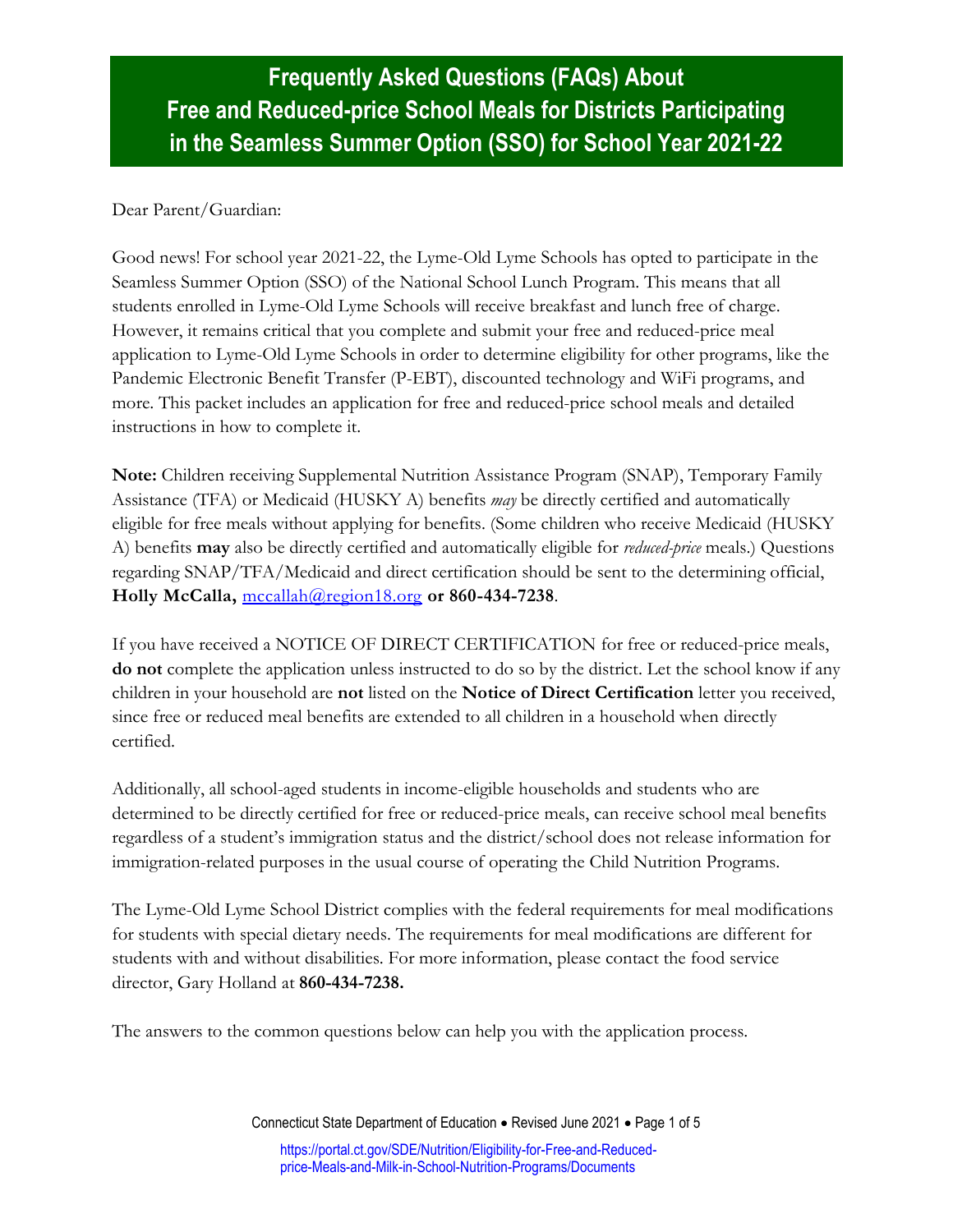#### 1. **Who can get free or reduced-price meals**?

- All students residing in households where any member of the household receives SNAP or TFA benefits are eligible for free school meals. Note: *Some* students receiving Medicaid (HUSKY A) benefits are eligible for free or reduced-price school meals.
- Foster children that are under the **legal** responsibility of a foster care agency or court are eligible for free meals. (Note: A foster child is categorically eligible for free meals and may be included as a member of the foster family if the foster family chooses to also apply for benefits for other children. Including children in foster care as members of the household may help other children in the household qualify for benefits. If non-foster children in a foster family are not eligible for free or reduced-price meal benefits, an eligible foster child will still receive free benefits.)
- Students participating in their school's Head Start program are eligible for free meals.
- Students who are designated as homeless or runaway are eligible for free meals.
- Students may receive free or reduced-price meals if your household's income is at or below the limits of the Federal Income Eligibility Guidelines. Your children may qualify for free or reduced-price meals if your household income falls at or below the limits on this chart:

| <b>Reduced Federal Eligibility Income Chart</b><br>(Effective 7/1/2021 to 6/30/2022) |          |         |        |
|--------------------------------------------------------------------------------------|----------|---------|--------|
| Household size                                                                       | Yearly   | Monthly | Weekly |
| $\mathbf{1}$                                                                         | 23,828   | 1,986   | 459    |
| $\overline{2}$                                                                       | 32,227   | 2,686   | 620    |
| $\overline{3}$                                                                       | 40,626   | 3,386   | 782    |
| 4                                                                                    | 49,025   | 4,086   | 943    |
| 5                                                                                    | 57,424   | 4,786   | 1,105  |
| 6                                                                                    | 65,823   | 5,486   | 1,266  |
| 7                                                                                    | 74,222   | 6,186   | 1,428  |
| 8                                                                                    | 82,621   | 6,886   | 1,589  |
| Each additional family<br>member                                                     | $+8,399$ | $+700$  | $+162$ |

Connecticut State Department of Education • Revised June 2021 • Page 2 of 5

[https://portal.ct.gov/SDE/Nutrition/Eligibility-for-Free-and-Reduced](https://portal.ct.gov/SDE/Nutrition/Eligibility-for-Free-and-Reduced-price-Meals-and-Milk-in-School-Nutrition-Programs/Documents)[price-Meals-and-Milk-in-School-Nutrition-Programs/Documents](https://portal.ct.gov/SDE/Nutrition/Eligibility-for-Free-and-Reduced-price-Meals-and-Milk-in-School-Nutrition-Programs/Documents)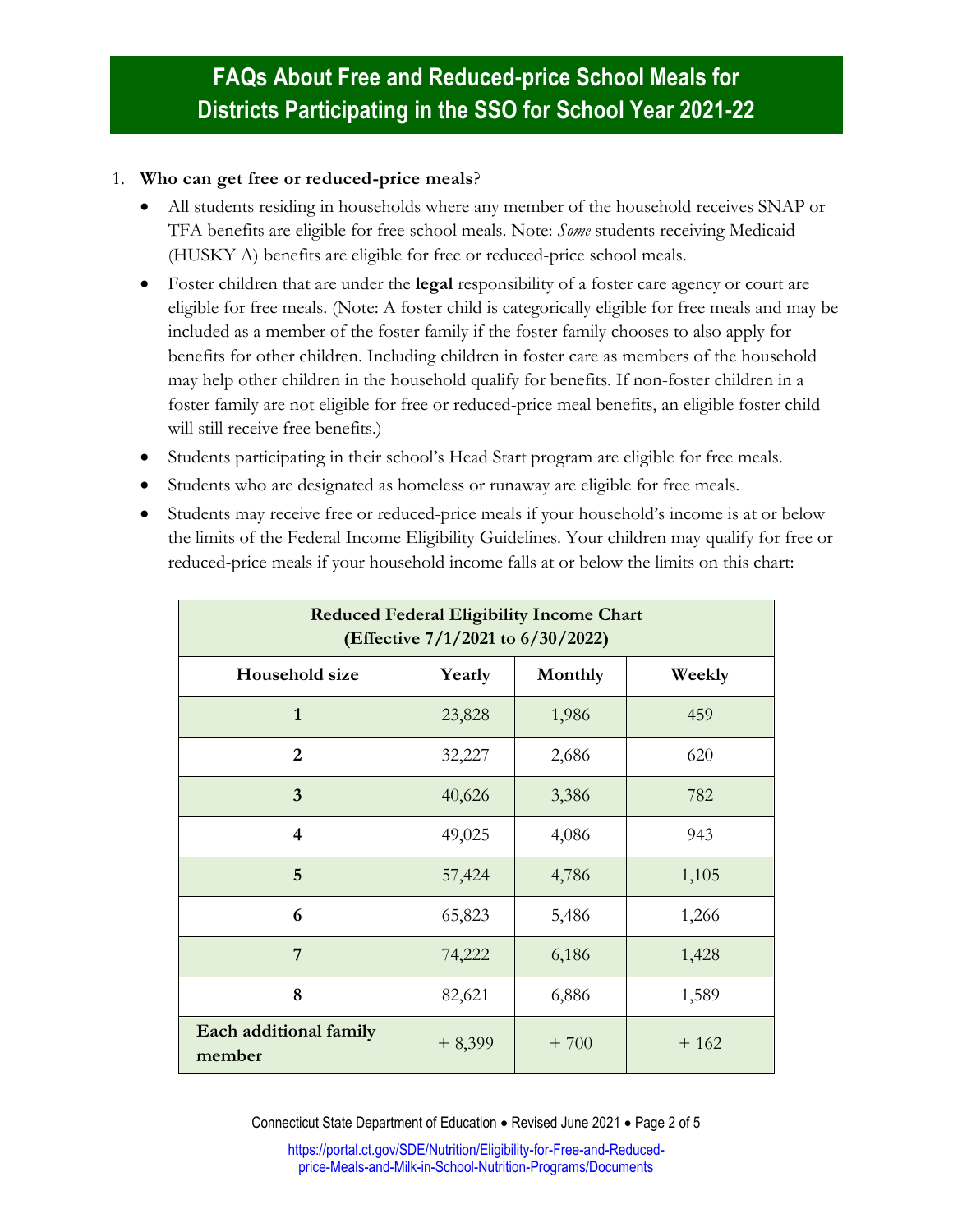- 2. **How do I know if my children qualify as homeless or runaway?** Do the members of your household lack a permanent address? Are you staying together in a shelter, hotel, or other temporary housing arrangement? Does your family relocate on a seasonal basis? Are any children living with you who have chosen to leave their prior family or household? If you believe children in your household meet these descriptions and you have not been told your children will get free school meals, please call or e-mail **Melissa Dougherty,**  [doughertym@region18.org](mailto:doughertym@region18.org)**, 860-434-7238**
- 3. **Do I need to fill out an application for each child?** No. Use **one** *Free and Reduced-price School Meals Application* for all students in your household*.* We cannot approve an application that is not complete, so be sure to fill out all required information. Return the completed application to **Holly McCalla,** [mccallah@region18.org](mailto:mccallah@region18.org) **or 49 Lyme St. Old Lyme, CT 06371**
- 4. **Should I fill out an application if I received a letter this school year saying my children are already approved for free or reduced-price meals?** No, but please read the letter carefully and follow the instructions. If any students in your household were missing from your eligibility notification, contact **Holly McCalla,** [mccallah@region18.org](mailto:mccallah@region18.org) **or 49 Lyme St. Old Lyme, CT 06371**
- 5. **Can I apply online?** No, not at this time.
- 6. **My child's application was approved last year. Do I need to fill out a new one?** Yes. Your child's application is only good for that school year and for up to 30 operating days into the new school year (or until a new eligibility determination is made, whichever comes first). When the carryover period ends, unless you are notified that your children are directly certified or you submit an application that is approved, your children's meals must be claimed at the paid rate. Though encouraged to do so, the LEA is not required to send a reminder or a notice of expired eligibility. Even if your school is offering meals at no cost, it is important that you submit an application to ensure that in the subsequent school year, your child will remain eligible for free or reduced-price meals for up to 30 operating days.
- 7. **If I get Special Supplemental Program for Women Infants and Children (WIC) benefits, can my children get free meals?** Students in households participating in WIC **may** be eligible for free or reduced-price meals. Please send in an application.
- 8. **Will the information I give be checked?** Yes. We may also ask you to send written proof of the household income you report.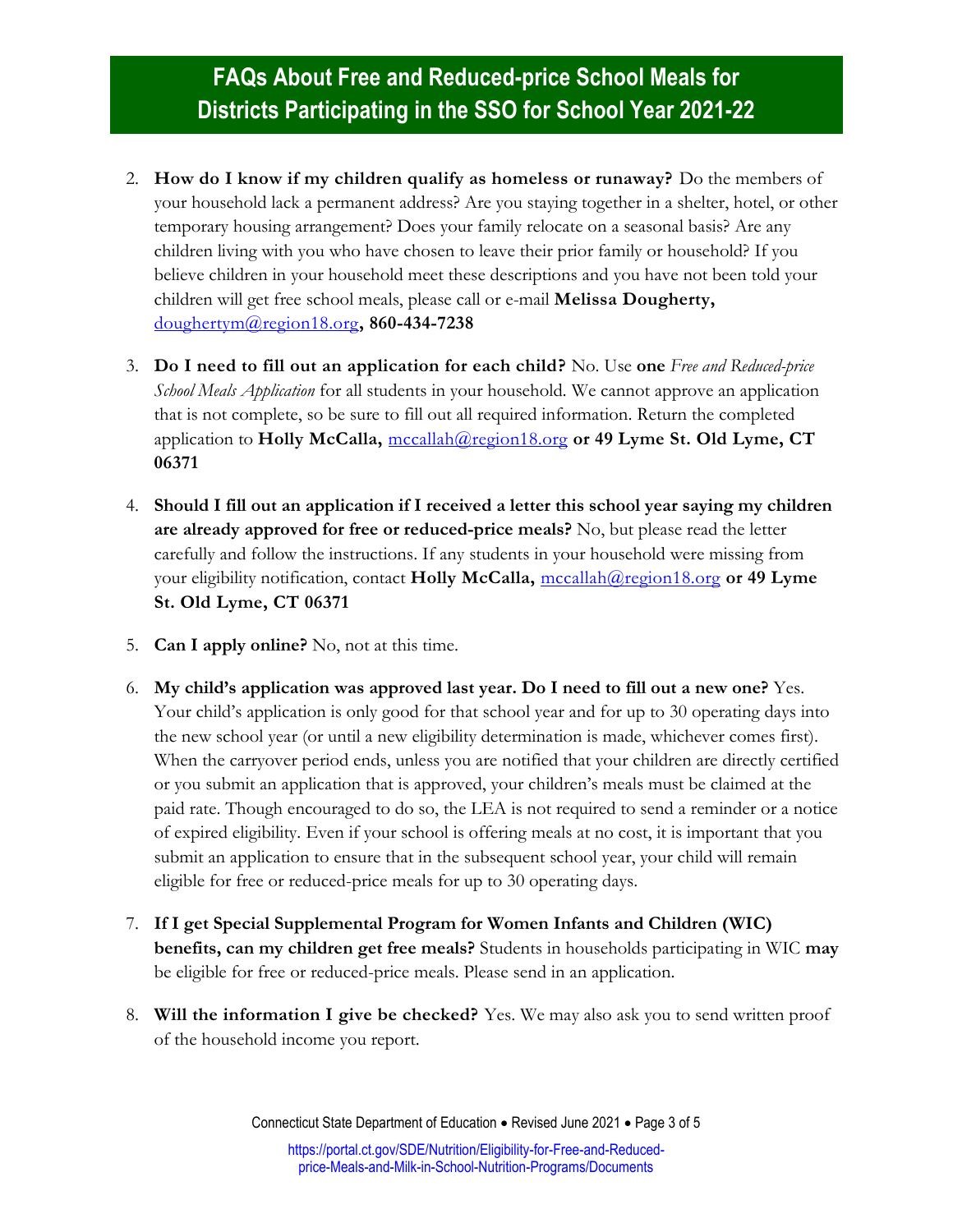- 9. **If I don't qualify now, may I apply later?** Yes, you may apply at any time during the school year. For example, children with a parent or guardian who becomes unemployed may become eligible for free and reduced-price meals if the household income drops below the income limit.
- 10. **What if I disagree with the school's decision about my application?** You should talk to school officials. You also may ask for a hearing by calling or writing **Holly McCalla,**  [mccallah@region18.org](mailto:mccallah@region18.org) **or 49 Lyme St. Old Lyme, CT 06371**
- 11. **May I apply if someone in my household is not a U.S. citizen?** Yes. You, your children or other household members do not have to be U.S. citizens to apply for free or reduced-price school meals.
- 12. **What if my income is not always the same?** List the amount that you **normally** receive. For example, if you normally make \$1,000 each month, but you missed some work last month and only made \$900, put down that you made \$1,000 per month. If you normally get overtime, include it, but do not include it if you only work overtime sometimes. If you have lost a job or had your hours or wages reduced, use your current income.
- 13. **What if some household members have no income to report?** Household members may not receive some types of income we ask you to report on the application, or may not receive income at all. When this happens, please write "0" in the field. However, if any income fields are left empty or blank, those will **also** be counted as zeroes. Please be careful when leaving income fields blank, as we will assume you **meant** to do so.
- 14. **We are in the military. Do we report our income differently**? Your basic pay and cash bonuses must be reported as income. If you get any cash value allowances for off-base housing, food or clothing, or receive Family Subsistence Supplemental Allowance payments, these must also be included as income. However, if your housing is part of the Military Housing Privatization Initiative, do not include your housing allowance as income. Any additional combat pay resulting from deployment is also excluded from income.
- 15. **What if there isn't enough space on the application for my family?** List any additional household members on a separate piece of paper and attach to your application. Contact **Holly McCalla,** [mccallah@region18.org](mailto:mccallah@region18.org) **or 49 Lyme St. Old Lyme, CT 06371**
- 16. **My family needs more help. Are there other programs we might apply for?** To find out how to apply for SNAP benefits and to contact the Department of Social Services office in your town, contact United Way's free referral number **2-1-1** (free call, statewide).